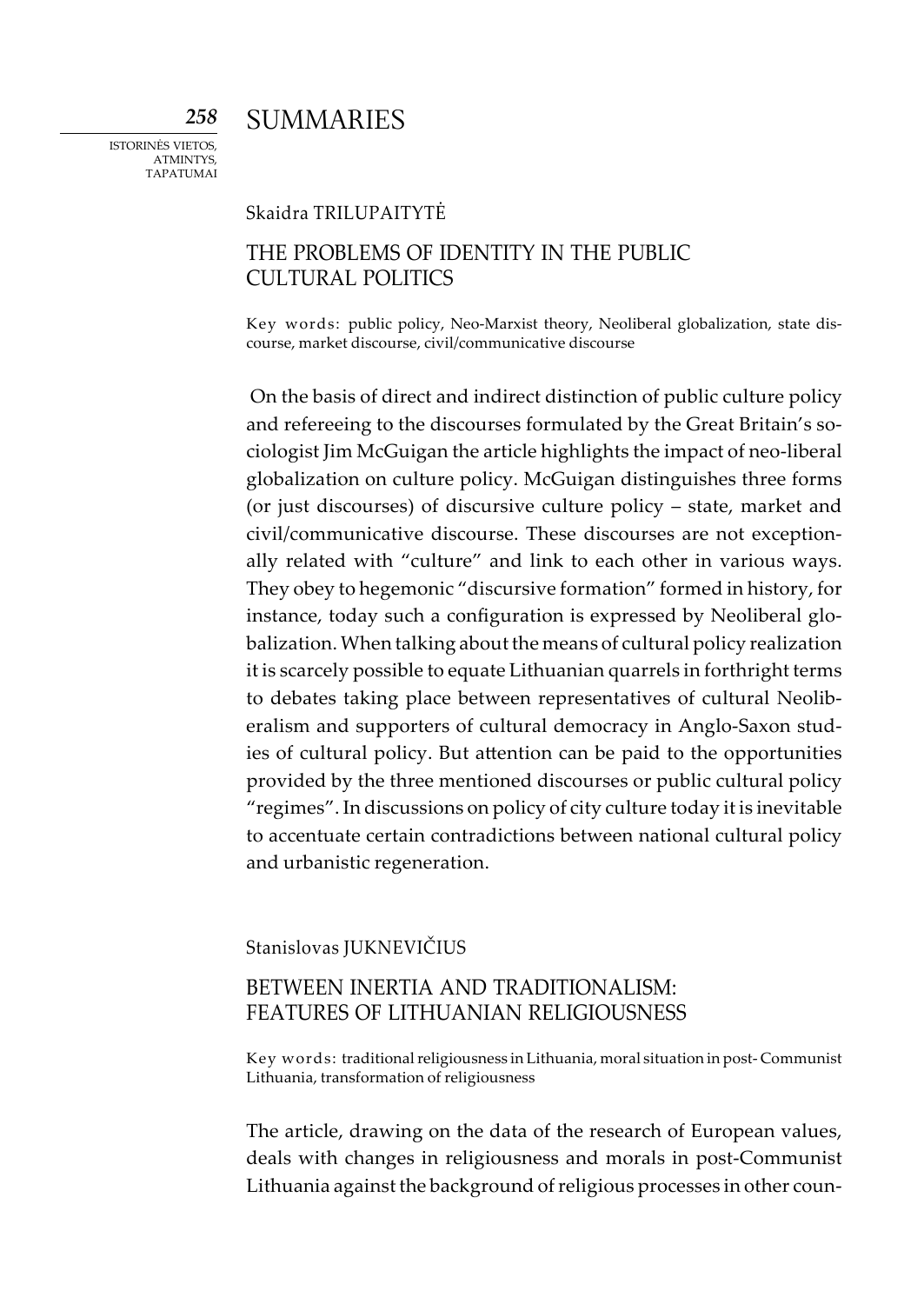## *259*

**SUMMARIES** 

tries. The attention is focused on the analysis of personal religious identity, christianness, the institution of the church, moral forgiveness and civic morality. Three major forms of religiousness are singled out: religiousness by conviction, traditional religiousness and inert religiousness. Depending on what type of inhabitants is dominant in a country, six types of countries have been distinguished. In the West, the main tendency of religiousness is the transformation of traditional religiousness into the countries of inert religiousness, and the latter into irreligious ones. In Lithuania, inert religiousness is dominant, but religious traditions still play an important role in the lives of part of the population.

## Rita Repšienė

## MEMORY IDENTITIES: DILEMMAS OF HISTORICITY AND RHETORIC OF CHOICES

Key words: identity, memory, culture, narrative, rhetoric

Identity quests remain actual even in the 21<sup>st</sup> century. Selfhood investigations based on traditional approaches by little are turning into a historical memory "science". Loss of general humanitarian posture, new destabilization tendencies and all pervasive turmoil determine new standpoints. Positive attitudes towards self and others, forbearance and diversity of opinions, propagation of values, ability to construct world with no meaningless exaltation and self-importance – these are the most important required puzzles of today. Now tasks being raised for little nations are not little ones. Profanation of self-identity under covers of idealistic strivings, stimulation of victim thinking and continuous stress on otherness as certain exclusiveness limit historical imagination and create expression of only seeming responsibility, self-esteem and pride. It is not a coincidence that respectable bearing based on rationality as well as sarcastic, ironic interpretation of facts, importance of humor, discoveries based on intuition, volition and sensitivity – all so praised by romanticism – come back into international circulation.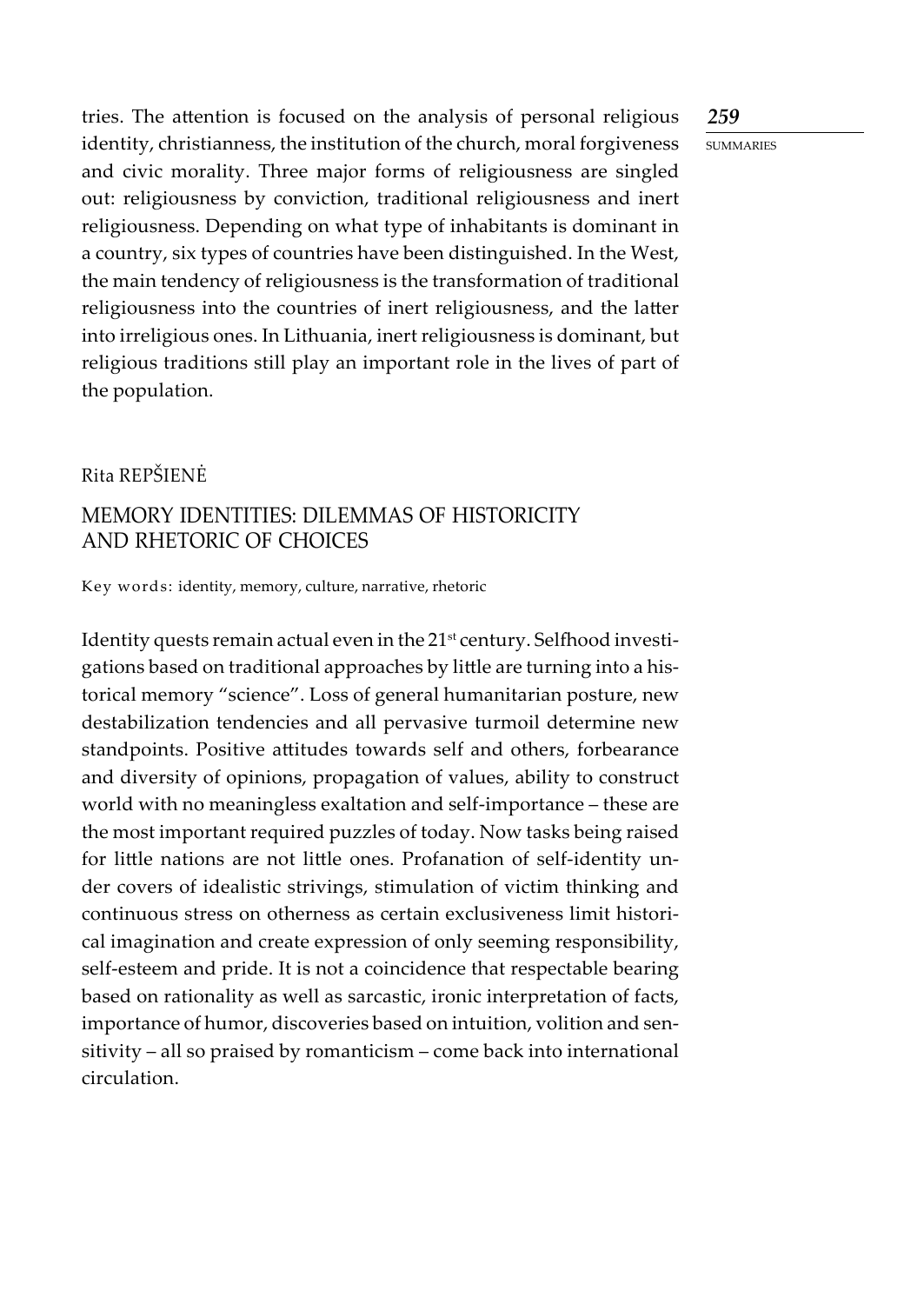#### *260* Vytautas BERENIS

Istorinės vietos, ATMINTYS, tapatumai

# THE PROBLEM OF MESSIANISM IN THE FIRST HALF OF 19TH CENTURY LITHUANIAN CULTURE

Key words: history of Lithuanian philosophy, romanticism, messianism, history of culture of Lithuania and Poland

The article examines the problem of messianism in the history of Lithuanian philosophy. Messianism was closely related to the Polish romanticism and national movement ideology represented by Adam Mickiewicz, Juliusz Słowacki and Andreas Towiansky who all came from historical Lithuanian lands. Messianism played an important role for Polish diaspora during the formation of the 19<sup>th</sup> century Polish ideological and cultural public thought. Adam Mickiewicz, Juliusz Słowacki and Andreas Towiansky were born in historical Lithuania; Vilnius University and the very Vilnius' city "spirit" made a considerable impact on the formation of their world-view. The author of the article assumes that messianism can be considered as a segment of Lithuanian philosophy characteristic of the philosophical and public thought development in the first half of the 19<sup>th</sup> century. On the other hand, the tradition of messianism afterwards influenced the creation of Oscar Milosz and Petras Juodelis.

### Rolandas Kregždys

## PRUSSIAN DEiTY C*URCHE*

Key words: Peace Treaty of Christburg, mythologem, textological, ethymological analysis, theonym, mythological object, Baltic pagan season holidays.

The article presents a review of *Curche* deity name mentioning in the sources and works dedicated to the Baltic religion; a textological analysis of the most ancient source where the deity is mentioned and short verification of interpretations made by later authors; a digest of the proceeding ethymological deity's theonym examinations; a new record of the name origin and functions based on linguistic and cultural – typological descriptions of possible equivalents in the Baltic and other nations' ritual cults.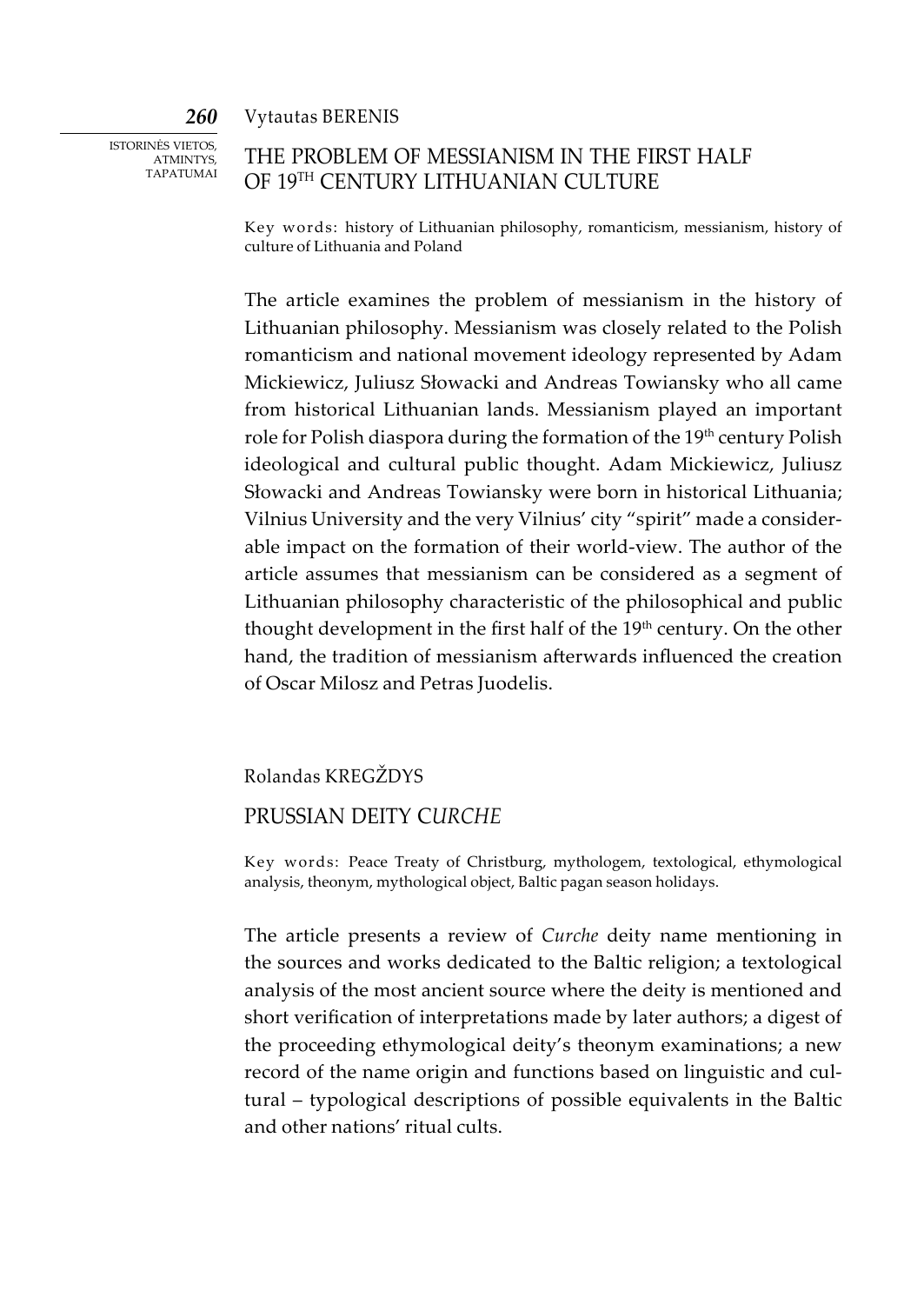## Elvyra Usačiovaitė

# MACIEJ STRYJKOWSKI ON LITHUANIAN PAGANISM: MAKING SACRIFICES FOR GODS

Key words: Maciej Stryjkowski, sacrifices for gods in Lithuania and Samogitia, calendar and family holidays

The article examines in contemporary research yet unconsidered data which is provided by Maciej Stryjkowski (born in 1547 – died around 1588–1590) in his "Cronicle of Poland, Lithuania, Samogitia and all Russia" on sacrificing rituals mentioned in the list of Lithuanian and Samogitian gods. The analysis showed that in the second half of the 16<sup>th</sup> century during calendar and family holidays in Lithuanian village thanksgiving and petition used to be performed for the sake of farmed prosperity. From time to time still huge sacrifices were made (oxen, pigs, goats and so forth) but most often (for eleven gods out of sixteen) poultry (hens and roosters), rarely – some other minor sacrificies (piglets, livestock parts, honey). Such decrease in size and leveling of sacrifices indicate the final stage of pagan religion. Although identification of gods refereed to by M. Stryjkowski remains problematic but sacrifice rituals are authentic because they are confirmed by other these times sources.

## Mindaugas PELECKIS

# IDENTITY QUEST FOR LITHUANIAN TATARS: ATTEMPT TO RECONSTRUCT

Key words: Tatars, identity, Lithuania, Islam, Muslims, revival, diaspora

The  $20<sup>th</sup> - 21<sup>st</sup>$  century Lithuanian Tatar identity is a riddle not only for investigating scholars but for Tatars themselves. The article makes an attempt to analyze how Lithuanian Tatars used to be seen from outside in the past are seen today by foreign and Lithuanian scientists (Tatars and non Tatars). Why there are doubts if they preserved their identity and how it is evaluated by Lithuanian Tatars themselves. Our working hypothesis is that Lithuanian Tatars are experiencing revival since the beginning of the 21<sup>st</sup> century and it is mostly due to the Islam religion.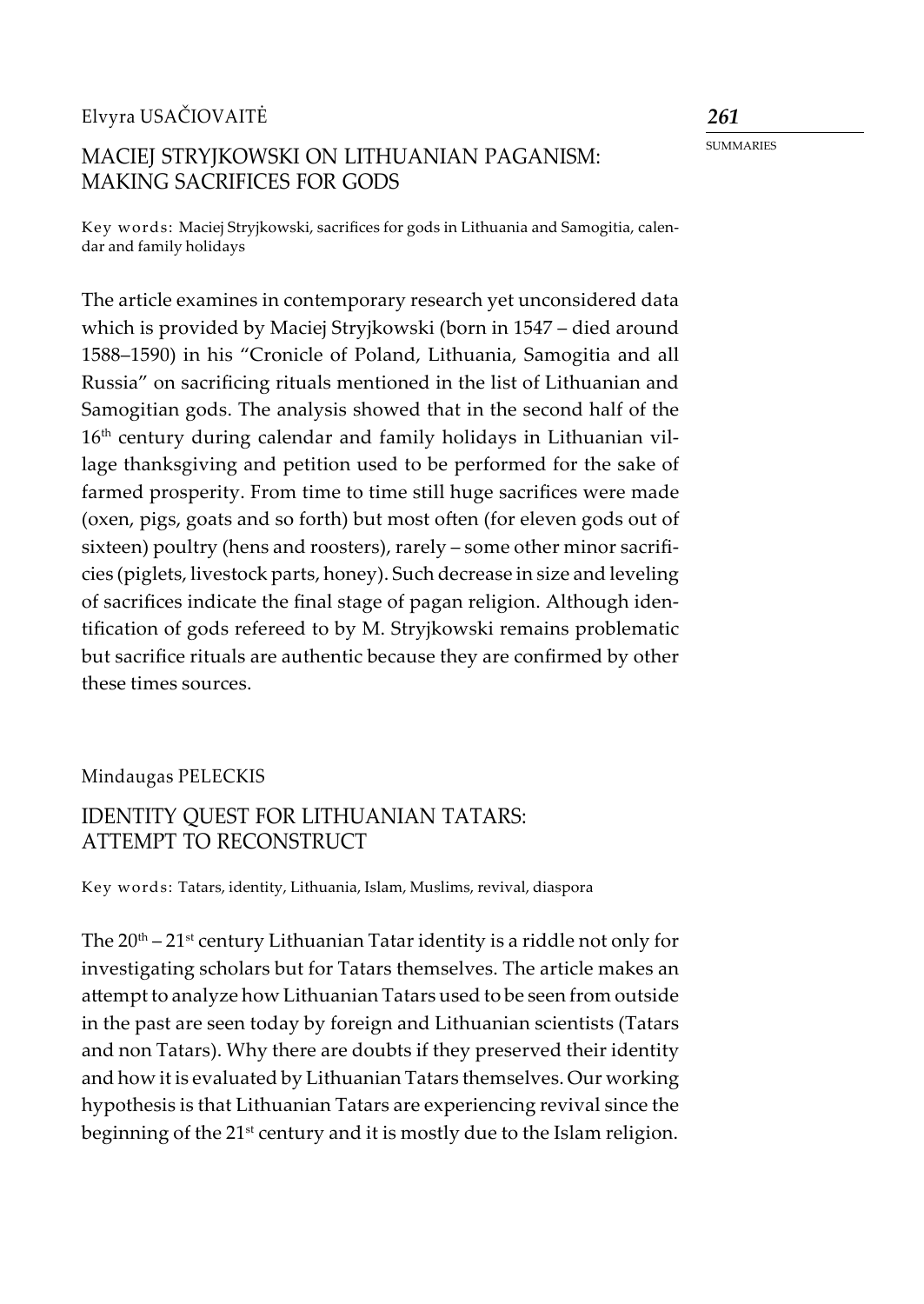Inga Jankauskienė

Istorinės vietos, ATMINTYS, tapatumai

*262*

## LEGEND ON UŽUPIS IN VILNIUS

Key words: Užupis Republic, mythological constructs, symbolic values, ethnographical style, rep, representation, actors, time, space

The article "Legend on Užupis in Vilnius" is on the artistic expression of old and new mythological constructs of townscape. The main task of this investigation is to show the way how these constructs are functioning in the musicle "Legenda apie Užupį" by composer Jūratė Baltramiejūnaitė. This work is created on the scientific investigations of Lithuanian folk music about Vilnius (as an old mythological construct) with the authentic material on Užupis and Užupis Republic (as a new mythological construct).

## Laima Kiauleikytė

## ENTERTAINMENT AND CONSTRUCTIVENESS: MUSICAL PAGES OF KAUNAS THEATRICAL LIFE IN THE 19TH AND THE BEGINNING OF THE 20TH CENTURY

Key words: Kaunas musical culture in 19 th century, Kaunas musical theatre, history of Lithuanian national theatre

The publication continues and supplements to the research of Kaunas musical culture of the 19<sup>th</sup> century. This time the pre-national development of Kaunas musical theatre is discussed by using separate scarcely-known examples. It covers a long period from the roots of traditions in the 19<sup>th</sup> century to their essential historical change on the eve of the twenty-year lasting Independence of Lithuania. Attention is paid to different aspects, namely constructive and entertaining, of Kaunas musical theatre's creative activity including the repertory, direction and actors' art. The publication deals with the issues analyzing what traditions were peculiar to the thoughtful trend of theatrical art and how much constructiveness entertainment contained. The interaction between traditions and innovation, amusement and constructiveness and different national cultural components is observed. At the same time an attempt is made to achieve the scientific aims, i.e. to determine the relations between Kaunas pre-national musical theatre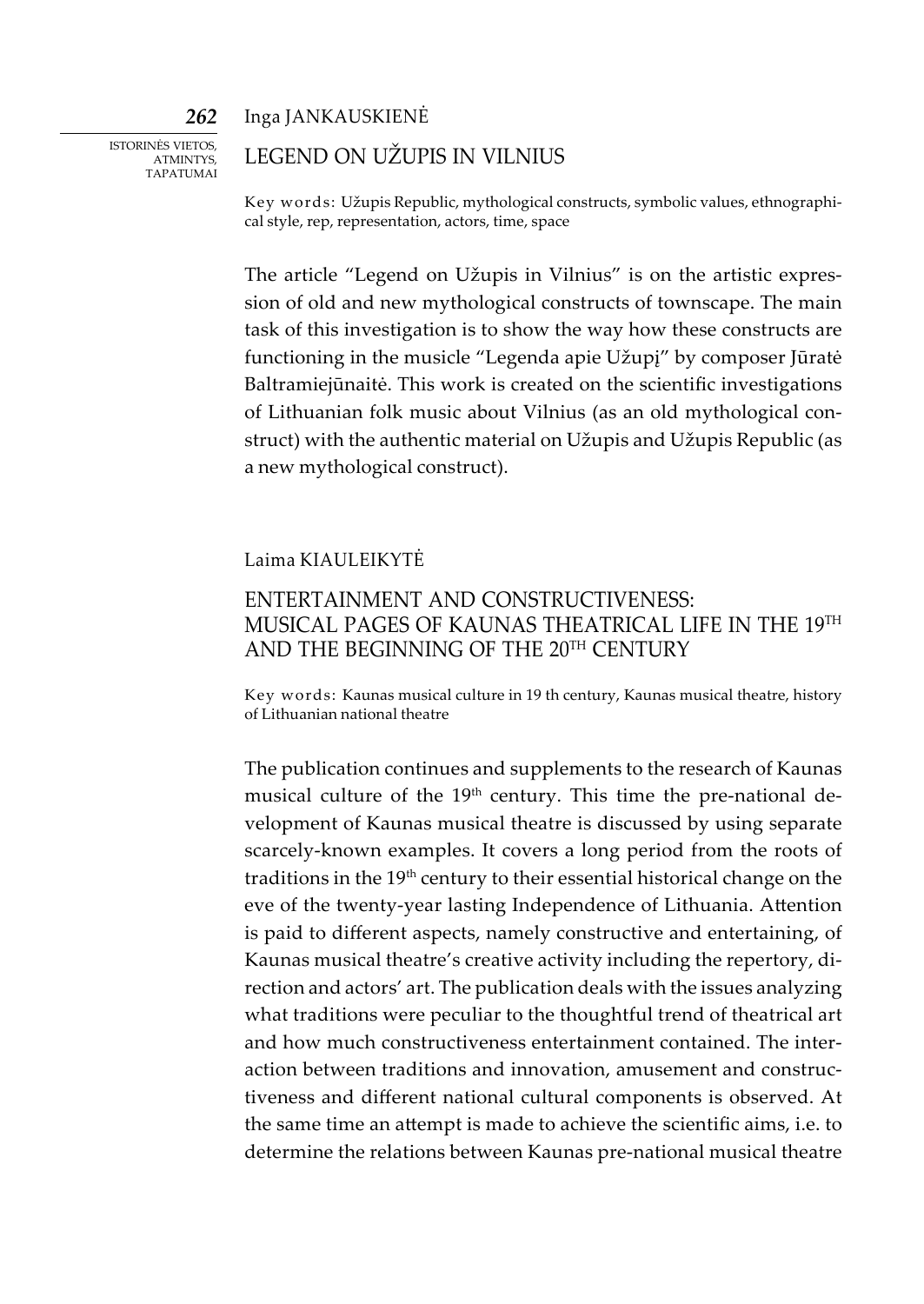## *263*

**SUMMARIES** 

and Lithuanian national musical theatre, to describe the constructive contribution to the path of creation and to point out the pithy aspects of entertainment. A conclusion is drawn that the musical traditions of Kaunas theatre of the  $19<sup>th</sup>$  and the beginning of the  $20<sup>th</sup>$  century had in part direct influence on Lithuanian national theatre set-up and that the spread of diverse traditions contributed to formation of the cultural context of the dawn of Lithuanian musical theatre. An observation is made that Kaunas musical theatre realized the greatest cultural ideas of the 19<sup>th</sup> century, that is to say the search for nationality, social attentiveness, morality and democracy in a particularly paradoxical way. It is stated that the influence of the  $19<sup>th</sup>$  century cultural tendencies in the field of the musical theatre was felt within the last years of the statehood and extended considerably into the 20<sup>th</sup> century. The article is based on the material that has not been thoroughly studied, namely Kaunas periodicals of the 19<sup>th</sup> century, reports of cultural institutions of the czarist time, archive documents, periodicals of the World War I and theatre advertising posters. Traditional methods of scientific research such as descriptive, comparative and synthesis were used.

# Nastazija KERŠYTĖ

# ANTIQUITY VILNIUS AND LITHUANIAN NATIONAL MUSSEUMS: TRADITION AND CHANGE

Key words: Antiquity Vilnius museum, Lithuanian National museum, inheritance, wardship of museum

The article examines the main trajectories and contingency from Antiquity Vilnius museum until Lithuanian National museum. The author investigate the link of inheritance's values of museums and priorities of wardship in the historical continuity.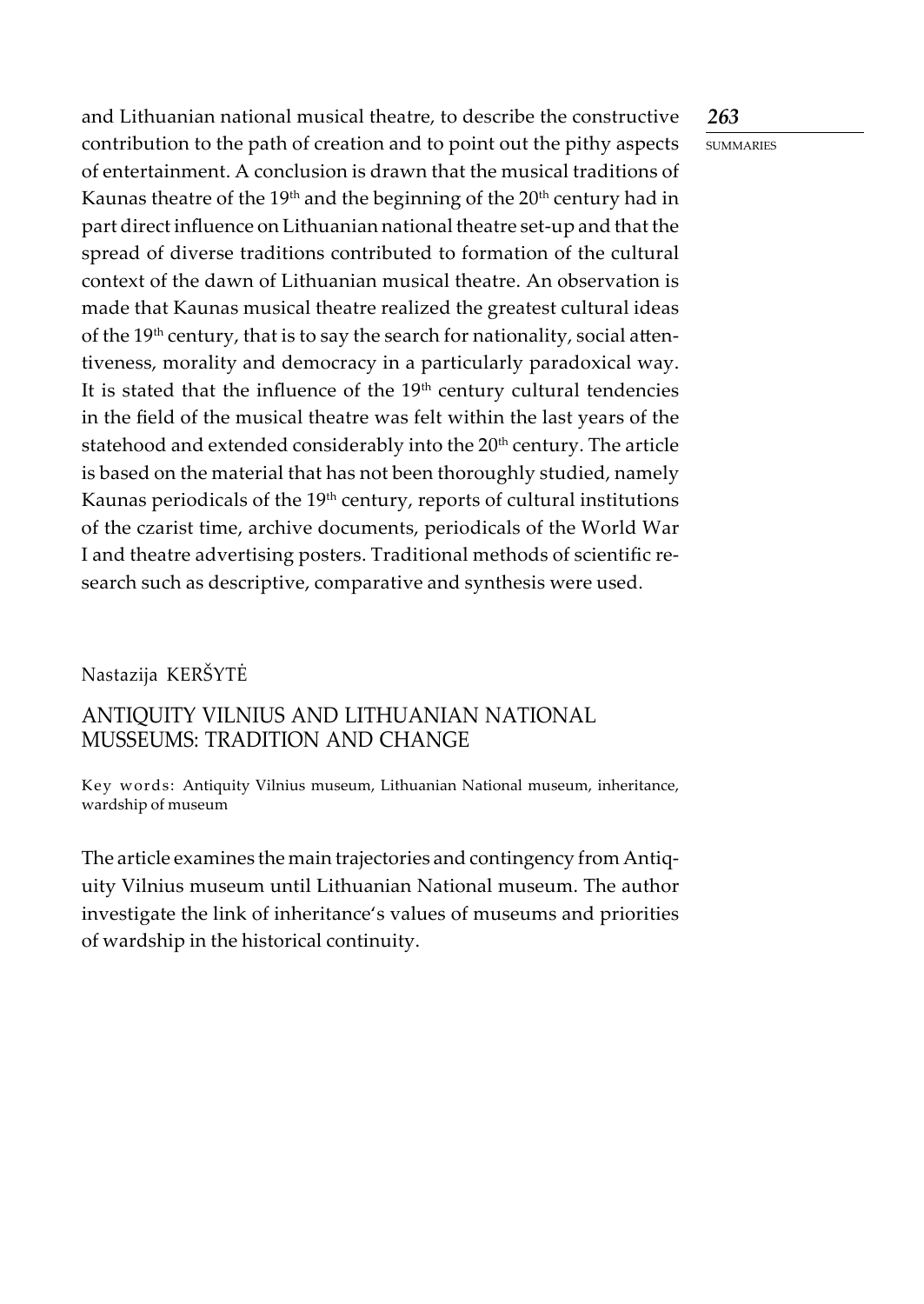Romualdas Juzefovičius

Istorinės vietos, ATMINTYS. tapatumai

*264*

# ACADEMIC COMMUNITY IN KLAIPĖDA IN 1934–1939: CULTURAL SOCIALIZATION PREMISES

Key words: Antiquity Vilnius museum, Lithuanian National museum, inheritance, wardship of museum

The article analyses the historical conditions and subjective premises for Klaipėda student and professor cultural expression in public life. The chronology of the work covers the period from the beginning of the high schools establishment process in 1934 until their dispossession in 1939. Administration documents of the considered institutions kept in the funds of the Lithuanian Central State Archives are used in the work – administration documents, letters sent and received, professors' personal files as well as professors' manuscripts and letters preserved in Manuscript departments of the Lithuanian National Martynas Mažvydas Library and the Lithuanian Academy of Science Library.

Refereeing to the sources examined it is stated that the organization of studies in Republic Pedagogical Institute and in the Trade Institute as well as Klaipėda academic community formation process were positively influenced by teachers' professionalism, competence, academic relations and their public expression attitudes.

The establishment of high schools, consolidation of academic community during the short considered period confirmed Lithuanian positions in the region, helped to obtain local supporters, made impact on public communication. All this made up social predispositions to strengthen cultural influence which was broken by violent political circumstances in 1939 when Klaipėda region was lost.